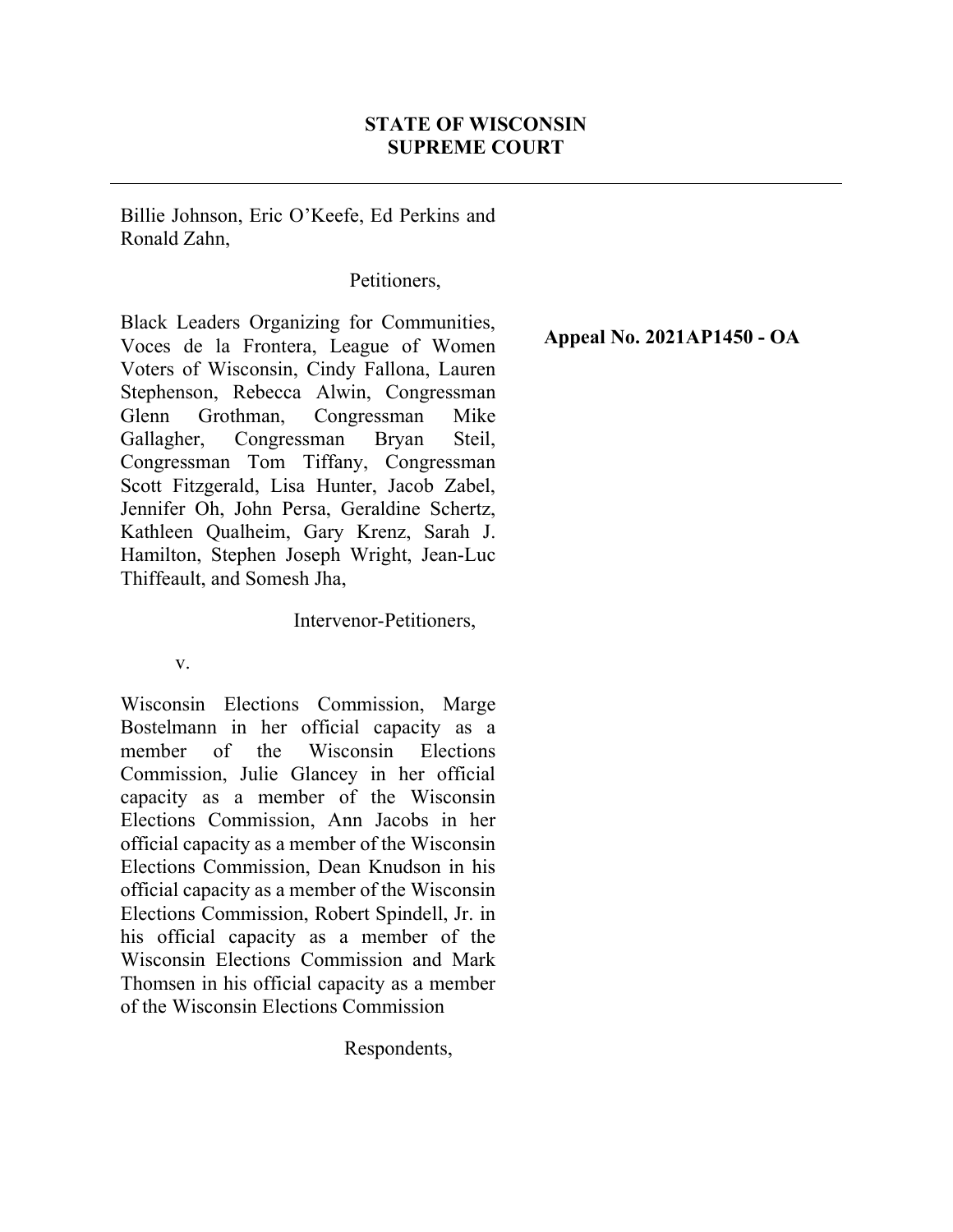The Wisconsin Legislature, Governor Tony Evers, in his official capacity, and Janet Bewley Senate Democratic Minority Leader, on behalf of the Senate Democratic Caucus,

Intervenor-Respondents.

#### NON-PARTY BRIEF OF CONCERNED VOTERS OF WISCONSIN

Joseph S. Goode State Bar No. 1020886 Mark M. Leitner State Bar No. 1009459 John W. Halpin State Bar No. 1064336 LAFFEY, LEITNER & GOODE LLC 325 E. Chicago Street Suite 200 Milwaukee, WI 53202 (414) 312-7003 Phone (414) 755-7089 Facsimile jgoode@llgmke.com mleitner@llgmke.com jhalpin@llgmke.com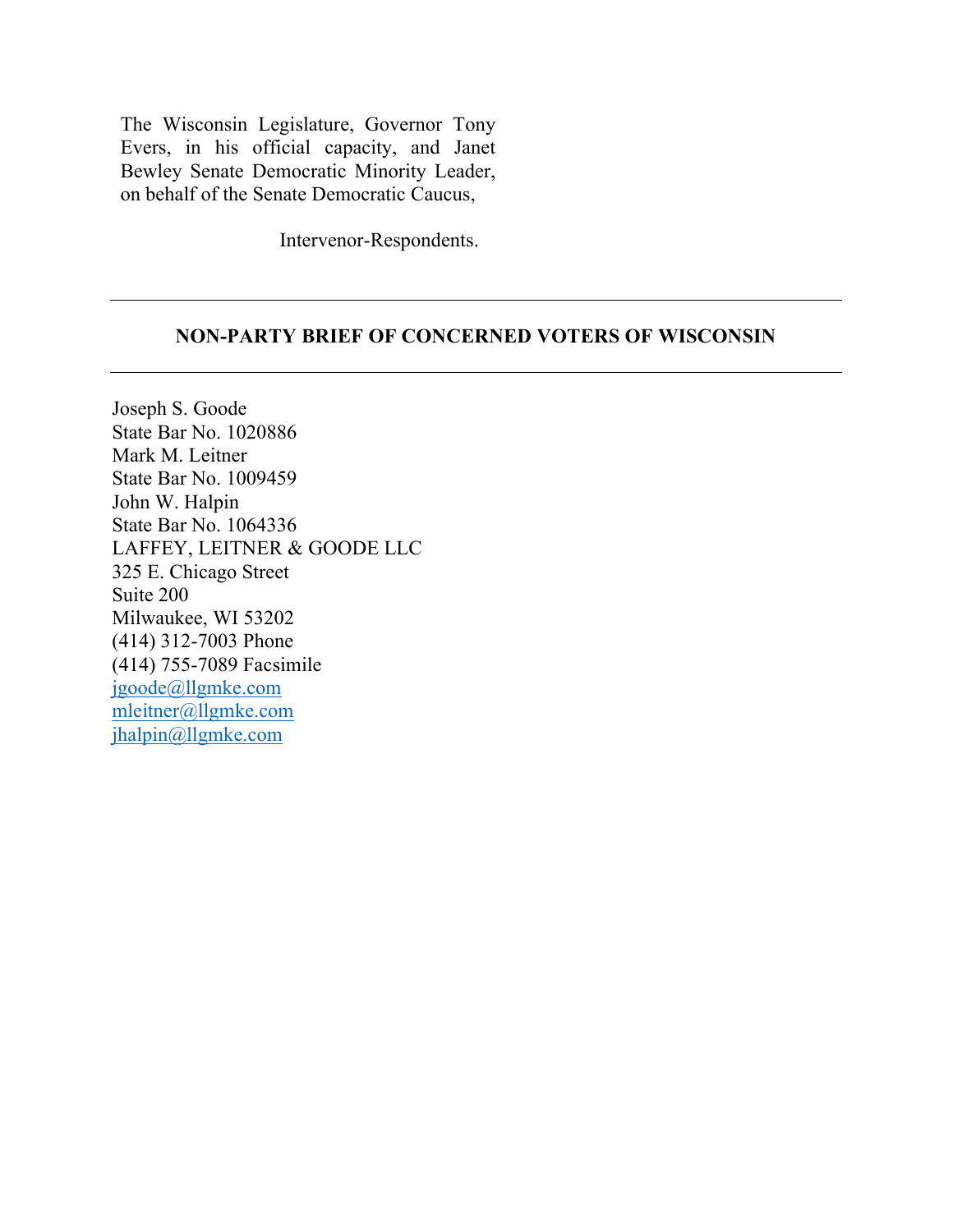# **TABLE OF CONTENTS**

| $\mathbf{L}$                                             |                                                      |  |  |
|----------------------------------------------------------|------------------------------------------------------|--|--|
| $\Pi$ .                                                  | THE COURT SHOULD NOT PROTECT INCUMBENTS IN THE       |  |  |
| III.                                                     | THE COURT SHOULD REJECT THE USE OF SCORECARD METRICS |  |  |
|                                                          |                                                      |  |  |
|                                                          |                                                      |  |  |
| CERTIFICATE OF COMPLIANCE WITH WIS. STAT § 809.19(12) 14 |                                                      |  |  |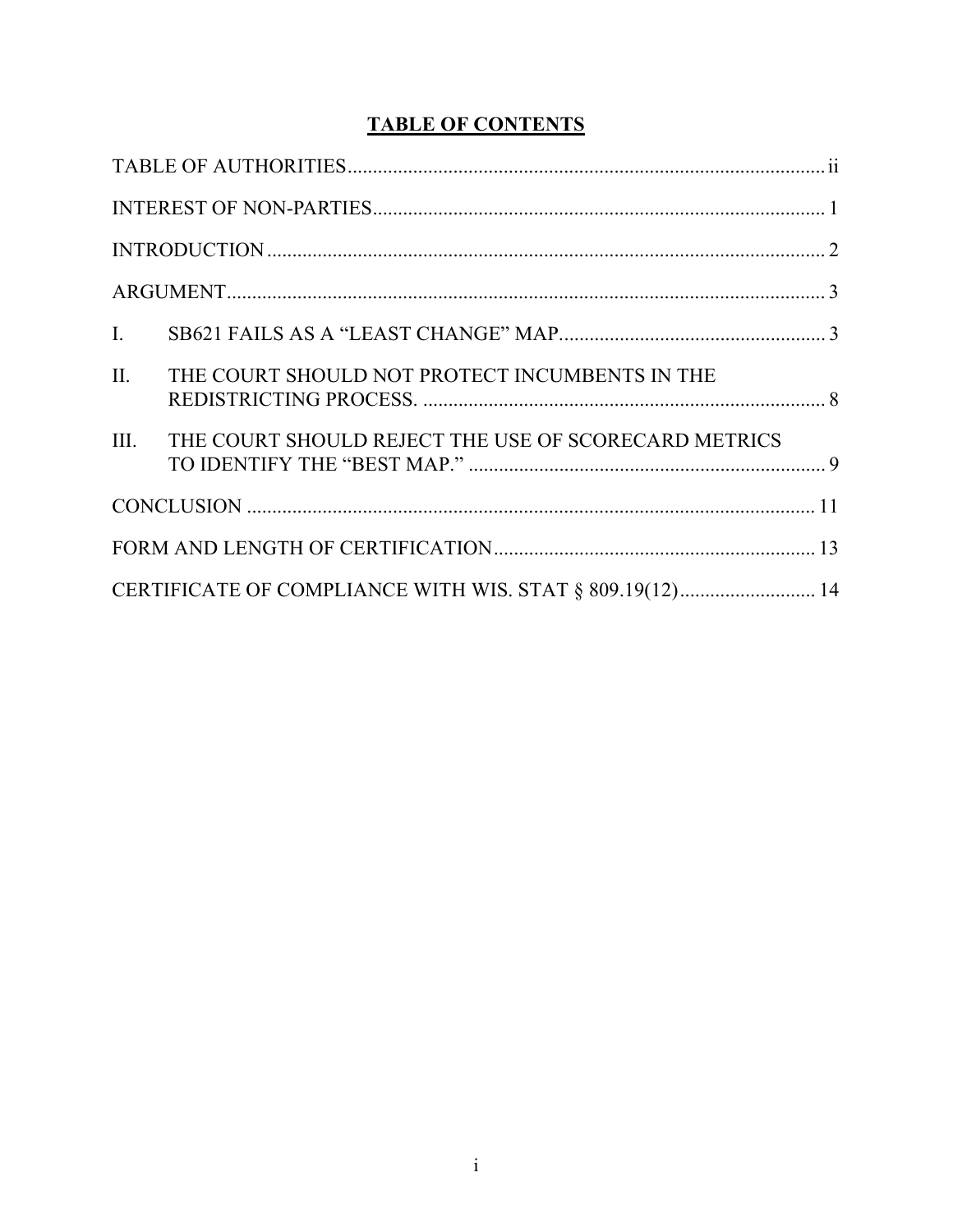# TABLE OF AUTHORITIES

| <b>CASES</b><br><b>PAGES</b>                                                                                                                                                                                                                                                                                                      |
|-----------------------------------------------------------------------------------------------------------------------------------------------------------------------------------------------------------------------------------------------------------------------------------------------------------------------------------|
| AFL-CIO v. Elections Bd.                                                                                                                                                                                                                                                                                                          |
| Jensen v. Wis. Elections Bd.                                                                                                                                                                                                                                                                                                      |
| <b>STATUTES</b><br><b>PAGES</b>                                                                                                                                                                                                                                                                                                   |
|                                                                                                                                                                                                                                                                                                                                   |
| <b>OTHER AUTHORITIES</b><br><b>PAGES</b>                                                                                                                                                                                                                                                                                          |
| Green, Linda, Compactness: Polsby-Popper vs. Schwartzberg (Sept. 6, 2021)                                                                                                                                                                                                                                                         |
| HealthinBulk, <i>Wisconsin district mapping demonstration—geographic-continuity</i><br>redistricting methodology (accessed Jan. 4, 2022)                                                                                                                                                                                          |
| Marquette University, New Marquette Law School poll finds some issues less<br>divisive amid continuing partisan divide (Jan. 24, 2019)<br>https://www.marquette.edu/news-center/2019/new-marquette-law-school-<br>poll-finds-some-issues-less-divisive-amid-continuing-partisan-divide.php 2                                      |
| Milwaukee Journal Sentinel, Republicans say they want few redistricting changes,<br>but a decade ago they moved millions of voters into new districts (Sept. 27,<br>2021)<br>https://www.jsonline.com/story/news/politics/2021/09/27/wisconsin-gop-<br>wants-few-redistricting-changes-after-moving-millions-voters/5885010001/ 5 |
| Office of the Governor of the State of Wisconsin, Gov. Evers vetoes GOP's<br>"Gerrymandering $2.0$ " maps (Nov. 18, 2021)<br>https://content.govdelivery.com/accounts/WIGOV/bulletins/2fcd160 3                                                                                                                                   |
| Pierce County Grassroots Organizing, WI Maps Assessment Project (WIMAP)<br>$(\text{accessed Jan. } 4, 2022)$                                                                                                                                                                                                                      |
| RepresentUS, Wisconsin polling: voters see gerrymandering as major problem,<br>want reform (Aug. 24, 2021)                                                                                                                                                                                                                        |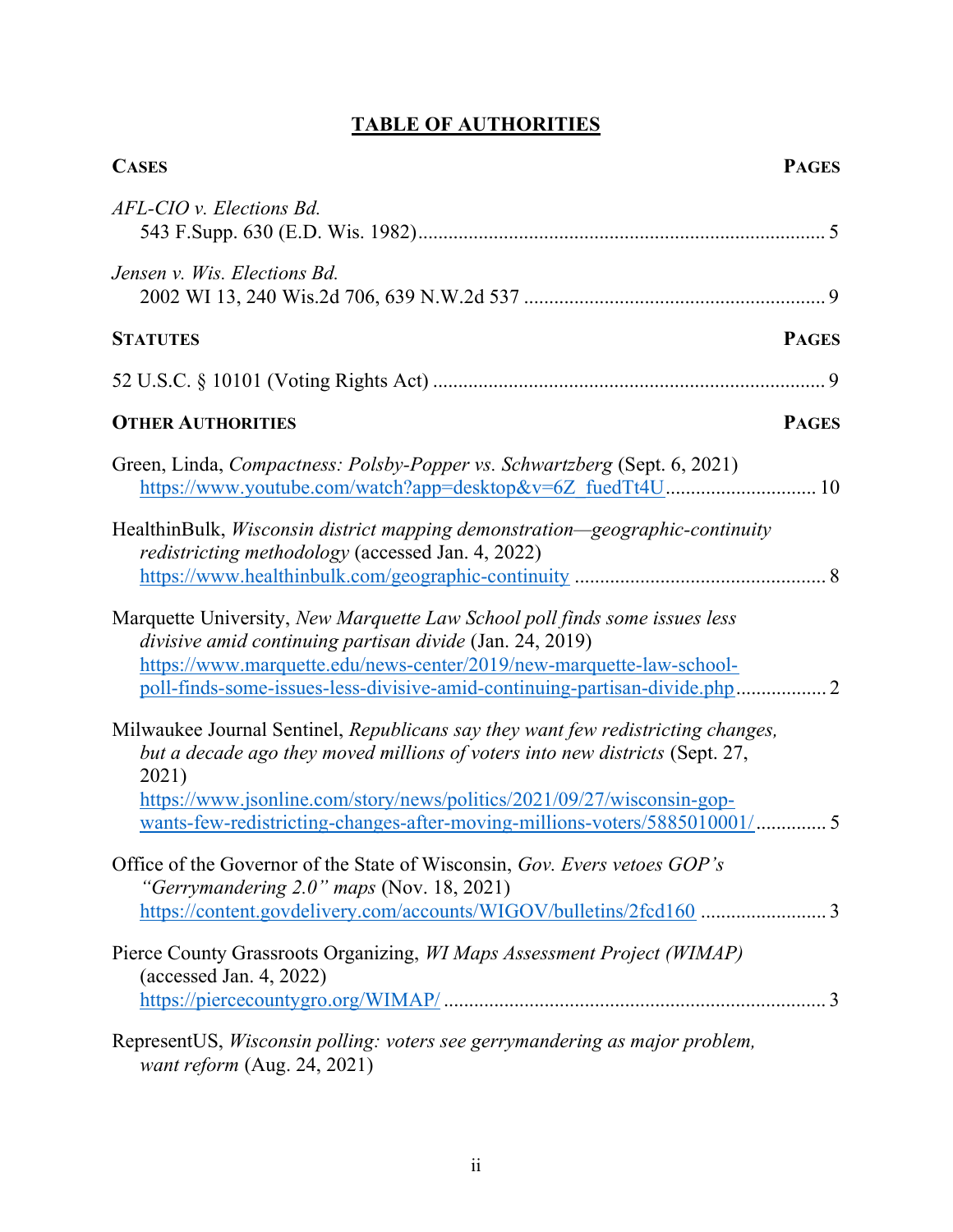| https://represent.us/wp-content/uploads/2021/08/WI-Rep-US-Polling-                                                                                                     |
|------------------------------------------------------------------------------------------------------------------------------------------------------------------------|
| $\mathcal{D}$                                                                                                                                                          |
| Wisconsin Democracy Campaign, Toolkit to ban gerrymandering in Wisconsin<br>(Dec. 2, 2021)                                                                             |
| https://www.wisdc.org/reforms/118-redistricting/6392-toolkit-for-banning-<br>$\mathcal{D}$                                                                             |
| WisconsinEye, Joint Committee on Government Operations and State Affairs<br>(Oct. 28, 2021)<br>https://wiseye.org/2021/10/28/joint-committee-on-government-operations- |
| $\mathcal{D}$                                                                                                                                                          |
| Wisconsin Legislature Reference Bureau, 2021 LRB-s0263/2, 2021 Assembly Bill<br>624/Senate Bill 621, and 2011 Wisconsin Act 43 State Legislative Data (Nov.<br>5, 2021 |
| https://legis.wisconsin.gov/democrats/media/2209/lrb-s0263-2-ab624-sb621-<br>10                                                                                        |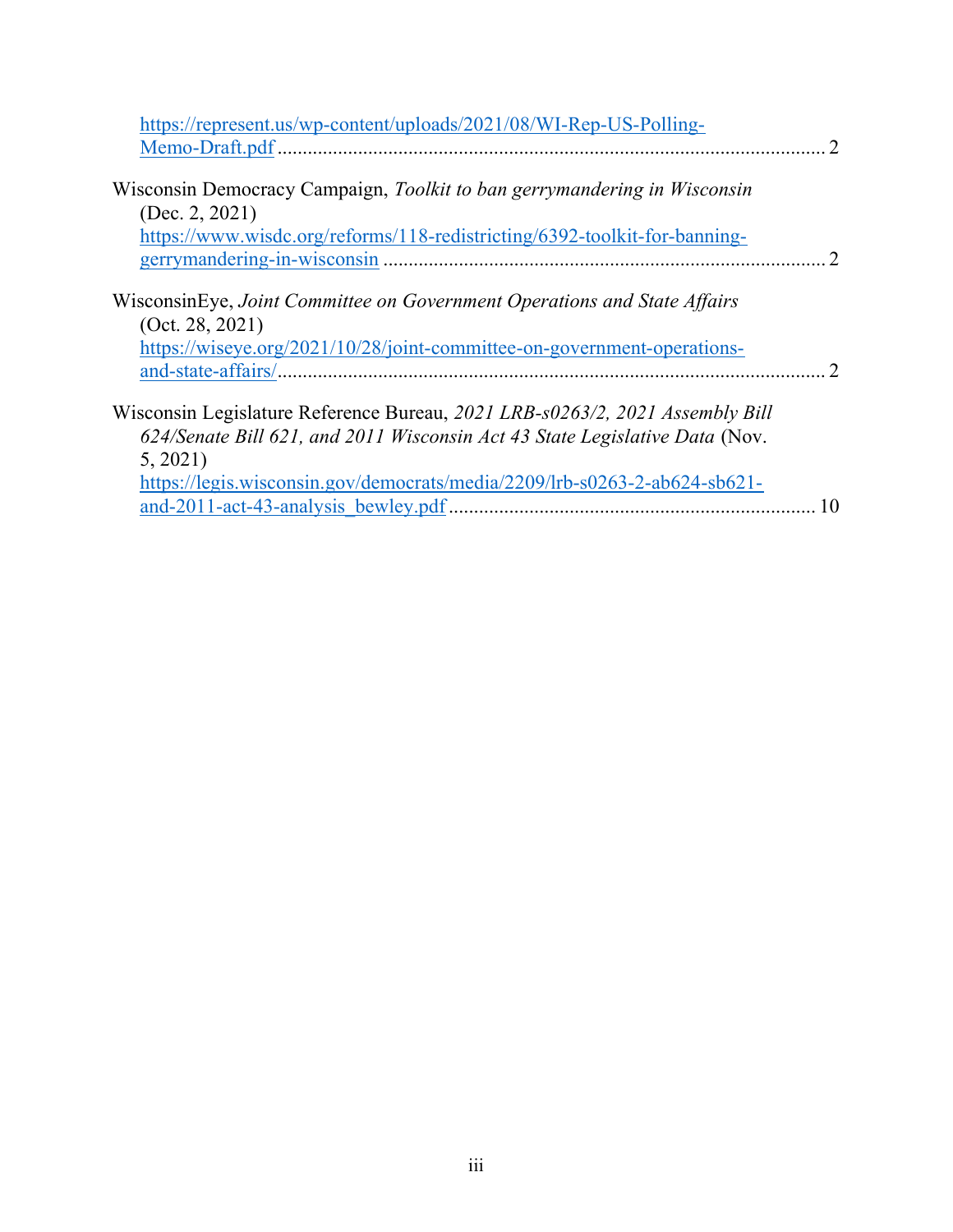#### INTEREST OF NON-PARTIES

This brief is submitted by Republican, Democrat, and independent voters from all 33 Senate Districts of Wisconsin who want to make "We the People" heard in this redistricting process and ensure that state legislative districts are truly representative and comply with all state and federal laws. Many of these voters have witnessed the rancor caused by Act 43 and believe that, if done well, redistricting can unite, rather than divide, us as a people. With the assistance of The Wisconsin Map Assessment Project ("WIMAP"), amici have analyzed all maps and scorecards that were submitted by the parties and compared them to publicly available data and best redistricting practices. Amici posit that they are uniquely qualified to assist in objectively evaluating the proposals before the Court so that the people of Wisconsin are guaranteed a just and representative government for years to come.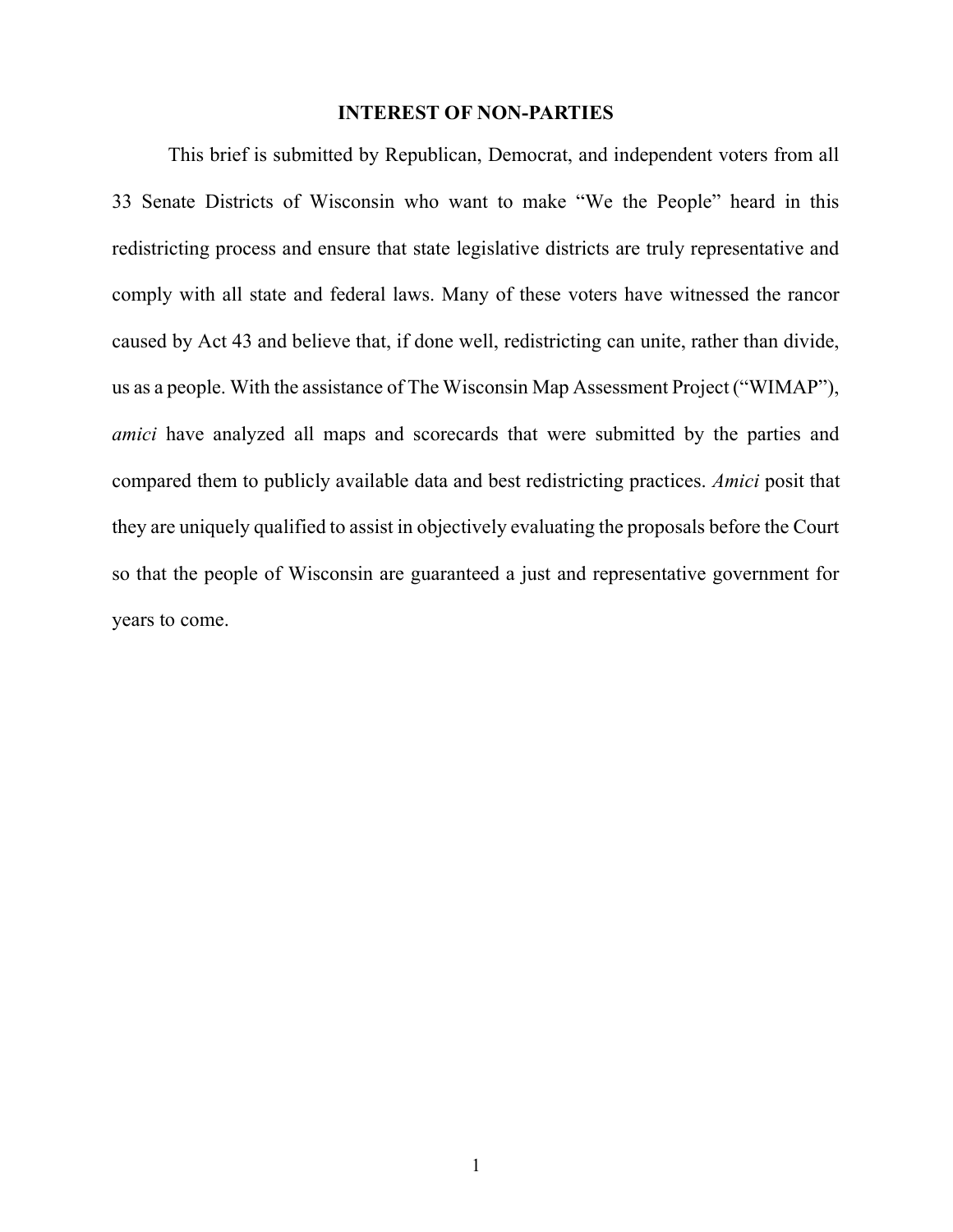#### INTRODUCTION

Concerned Voters of Wisconsin ("Concerned Voters") are 36 voters hailing from every Senate District in Wisconsin. They come as friends of this Court, offering an evaluation of the Legislature's proposed maps by The Wisconsin Map Assessment Project ("WIMAP"), which also assessed the methodologies proffered in expert reports submitted by parties in this case. Concerned Voters used the Court's "least change" approach; partisan makeup of districts was not considered. Although WIMAP analyzed each map presented to this Court, space limitations require amici to focus this brief on the Legislature's Assembly proposal, 2021 Senate Bill 621 ("SB621").

On October 28, 2021, at a hearing on SB621, the Legislature faced fierce opposition from the public. Hundreds attended the nine-hour hearing. Not one Wisconsin voter or redistricting expert testified in favor of SB621. Only two people did: the leaders of the Assembly and Senate, who happen to benefit the most. See https://wiseye.org/ 2021/10/28/joint-committee-on-government-operations-and-state-affairs/.

Given the virtually unanimous negative opinion expressed at the hearing, statewide polling data, county actions showing overwhelming support for nonpartisan maps, and Wisconsin's highly divided government, one would expect the Legislature to negotiate with Governor Evers to draw fair and balanced maps.<sup>1</sup> It did not do so. And although the

<sup>&</sup>lt;sup>1</sup> Several polls have addressed Wisconsin redistricting, including the Marquette Law School Poll and a You.Gov poll (for RepresentUs). Polling data can be found at https://www.marquette.edu/newscenter/2019/new-marquette-law-school-poll-finds-some-issues-less-divisive-amid-continuing-partisandivide.php and https://represent.us/wp-content/uploads/2021/08/WI-Rep-US-Polling-Memo-Draft.pdf. Dissatisfaction with current redistricting practices is evident from the fact that counties representing more than 83% of the people of this state want a nonpartisan redistricting process. See https://www.wisdc.org/reforms/118-redistricting/6392-toolkit-for-banning-gerrymandering-in-wisconsin.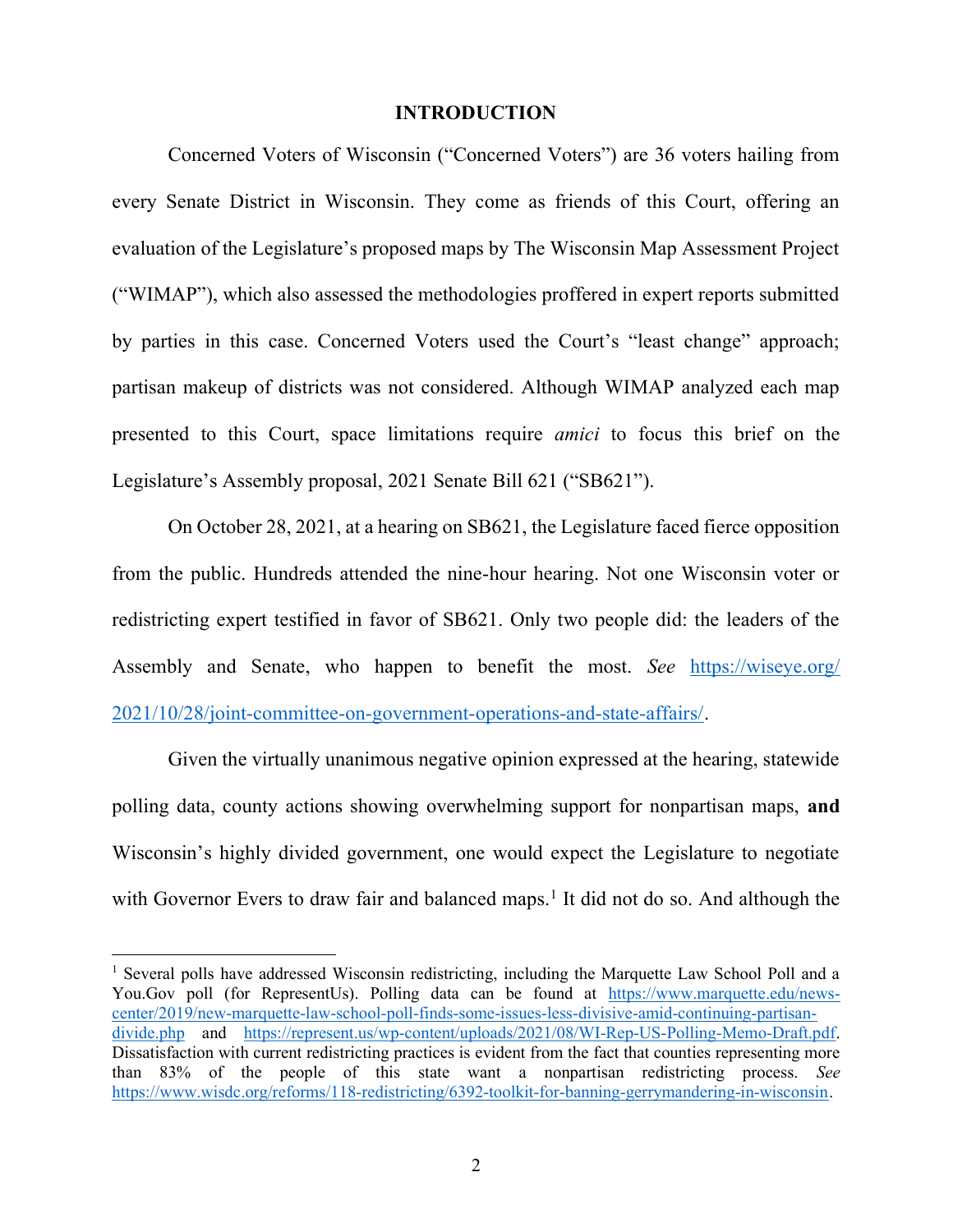Legislature asserts that it "solicited and **incorporated** public input" (12/30/21 Br. at 19; emphasis added), the SB621 maps were passed without any modifications. Not surprisingly, the Governor vetoed them, saying they were "sent to [his] desk over the objections of a decade's worth of people in this state demanding better, demanding more, and demanding a fair, nonpartisan process for preparing our maps for the next 10 years." See https://content.govdelivery.com/accounts/WIGOV/bulletins/2fcd160.

That veto set the stage for this case.

#### ARGUMENT

#### I. SB621 FAILS AS A "LEAST CHANGE" MAP.

WIMAP's analysis of SB621 demonstrates how the Legislature departed from a least change rebalancing of population. Three sets of districts demonstrate how.<sup>2</sup>

Example 1. AD 30 is on the western border of Wisconsin. It has a surplus of 3,202 people. Any attempt to minimize the difference between the old and new AD 30 while balancing the population removes some smaller wards—Wards 3, 4 and 5 in the Town of Richmond (already split in Act 43) and all of the Town of Warren—from the district, which retains 95% of AD 30's population. In his December 15 report, the Legislature's expert Thomas Bryan reports only a 76.5% retention rate (12/15/21 Bryan Report at 58) in SB621—a difference of about 11,000 people.

One casualty of SB621's new AD 30 is River Falls. This city—and community of interest—was intact within AD 30 in the Act 43 map. SB621 divides the city between AD

 $2$  The examples used in this brief include demonstration maps created by *amicus* Dr. Don Leake. More examples are available at https://piercecountygro.org/WIMAP/.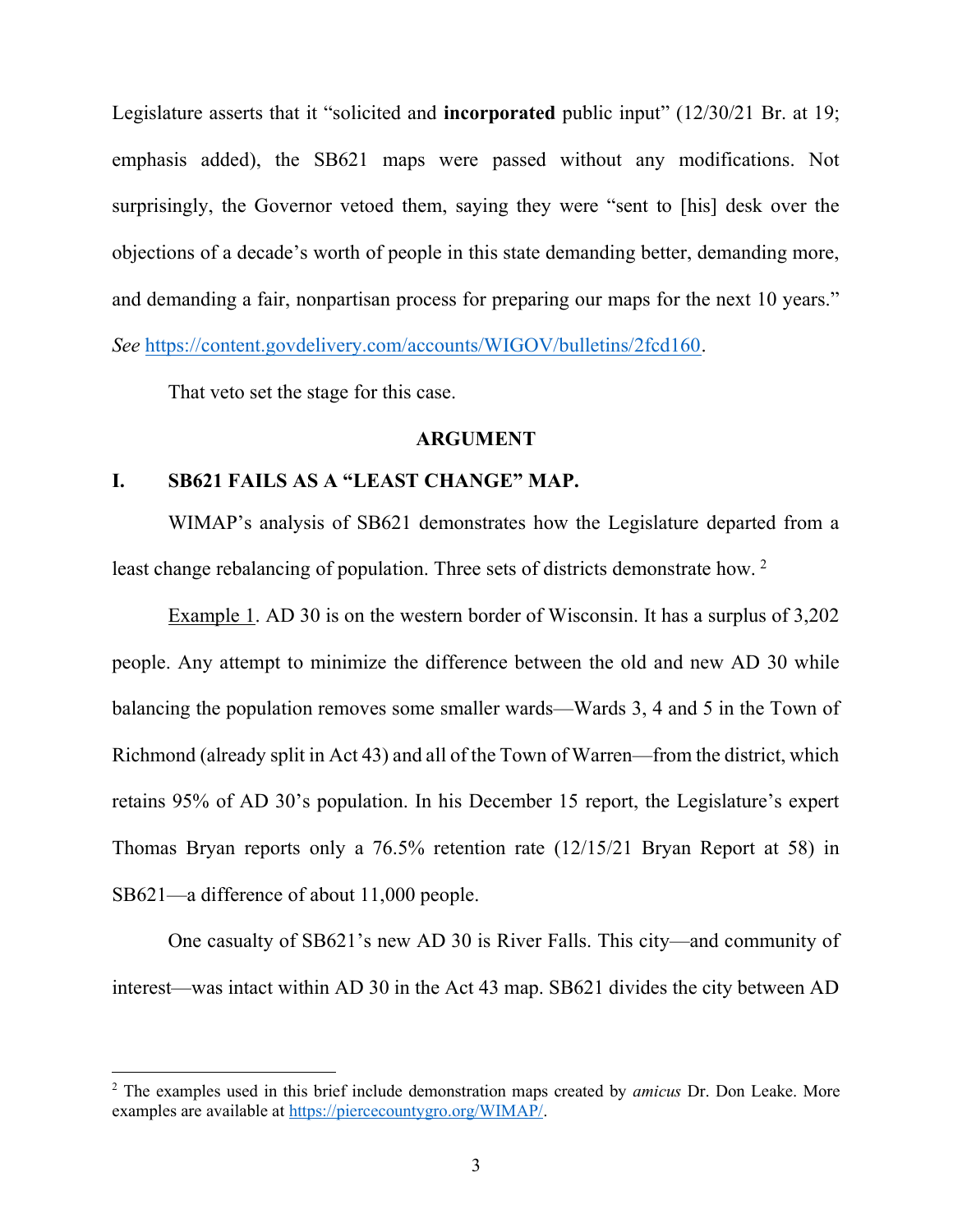30 and 93. Residents of River Falls would not only have two different Assembly representatives, but also two different Senators. Such split representation impairs the community's ability to have its interests heard and thus not only violates the Court's least change approach but fails to keep a community of interest intact.

SB621 also reduces the compactness of AD 30. Bryan sums four compactness ratings to get an aggregate score for each district. AD 30's score in the Act 43 map is 2.73 (12/15/21 Bryan Report at 68), which Bryan classifies as "best" or most compact. AD 30's score in SB621 is 1.60, which Bryan classifies as "poor" (Id. at 71.)



Example 2. AD 23 and 24 lie in the northern suburbs of Milwaukee, with small surplus populations of 1,228 and 1,204 respectively. A reasonable least change map could yield a core retention rate of about 98% for each district. In that context, the changes made to AD 23 and 24 by SB621 are stunning. Bryan reports that SB621's AD 23 has a 66.2% core retention, and AD 24 has a mere 54.2% core retention. (12/15/21 Bryan Report at 57.) Bryan classifies the latter as "extreme change" and the fifth worst retention rate in SB621. Instead of reaching down into Milwaukee County to balance AD 24, SB621 extends to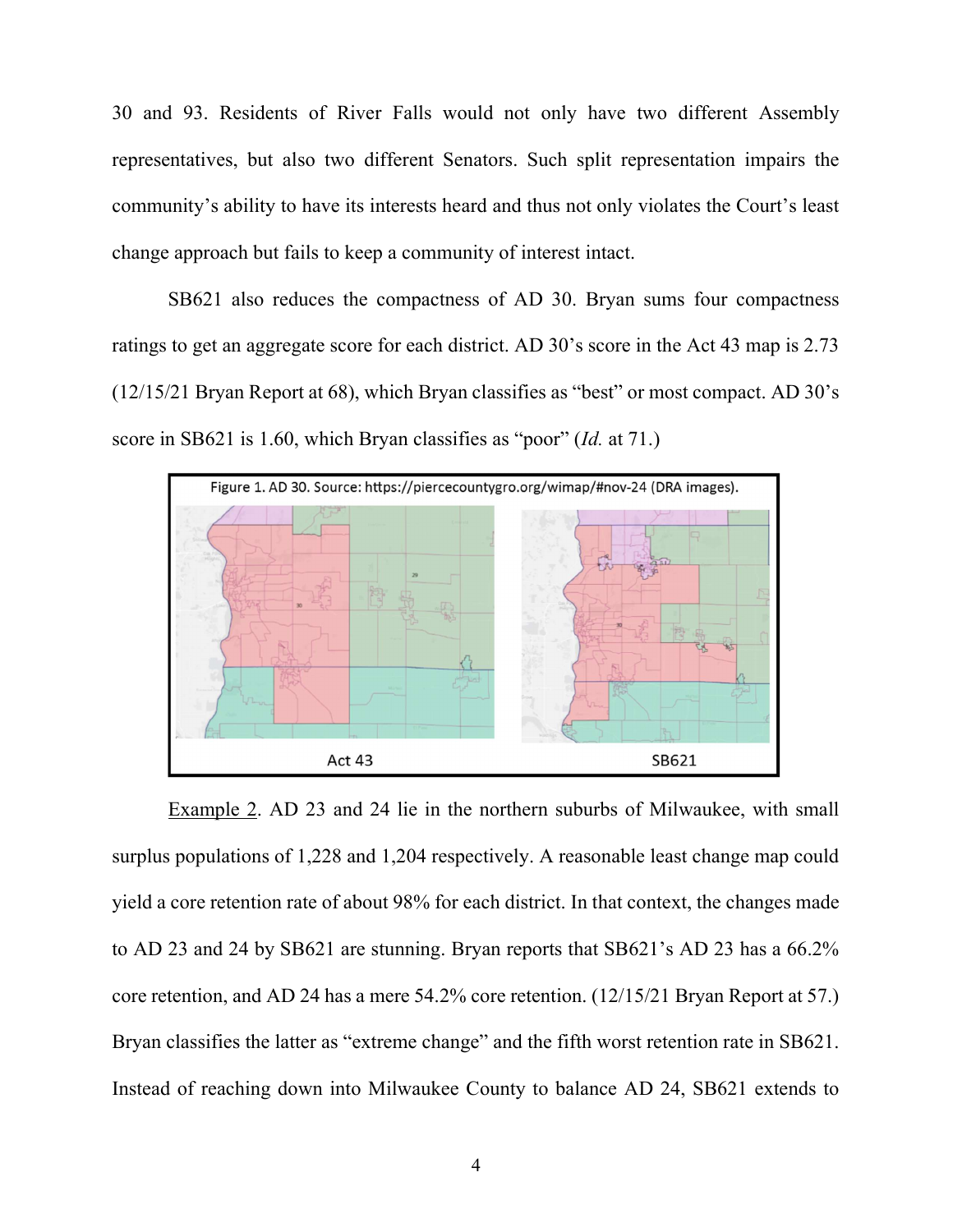include the Village and Town of Grafton, displacing over 20,000 people—almost 17 times more than necessary.<sup>3</sup> In addition, the Village of Brown Deer, intact in Act 43, is split by SB621. AD 23 absorbs most of the people from Milwaukee County that exit AD 24. Bryan asserts that the very low core retention rates in the Milwaukee area are "unavoidable and to be expected given the population shifts in and between Madison and Milwaukee." (12/15/21 Bryan Report at 25.) However, the WIMAP Demo in Figure 2 below (excerpted from an alternative least change map drawn by WIMAP with a 1.95% total deviation) shows that a true least change revision of AD 23 and 24 is readily attainable.<sup>4</sup> The core retention for WIMAP's Demo is 98.0% for AD 23 and 95.9% for AD 24—much better than SB621.



 $3$  This drastic change is reminiscent of Act 43, when the Legislature last shuffled millions of voters into new districts. https://www.jsonline.com/story/news/politics/2021/09/27/wisconsin-gop-wants-fewredistricting-changes-after-moving-millions-voters/5885010001/. What wasn't "least change" then is not "least change" now.

<sup>&</sup>lt;sup>4</sup> While 1.95% is higher than the 0.76% total deviation of SB621 that Bryan praises, the three-judge panel that redistricted Wisconsin in 1982 defined "de minimis" population deviations as below two percent. AFL-CIO v. Elections Bd., 543 F.Supp. 630, 634 (E.D.Wis. 1982).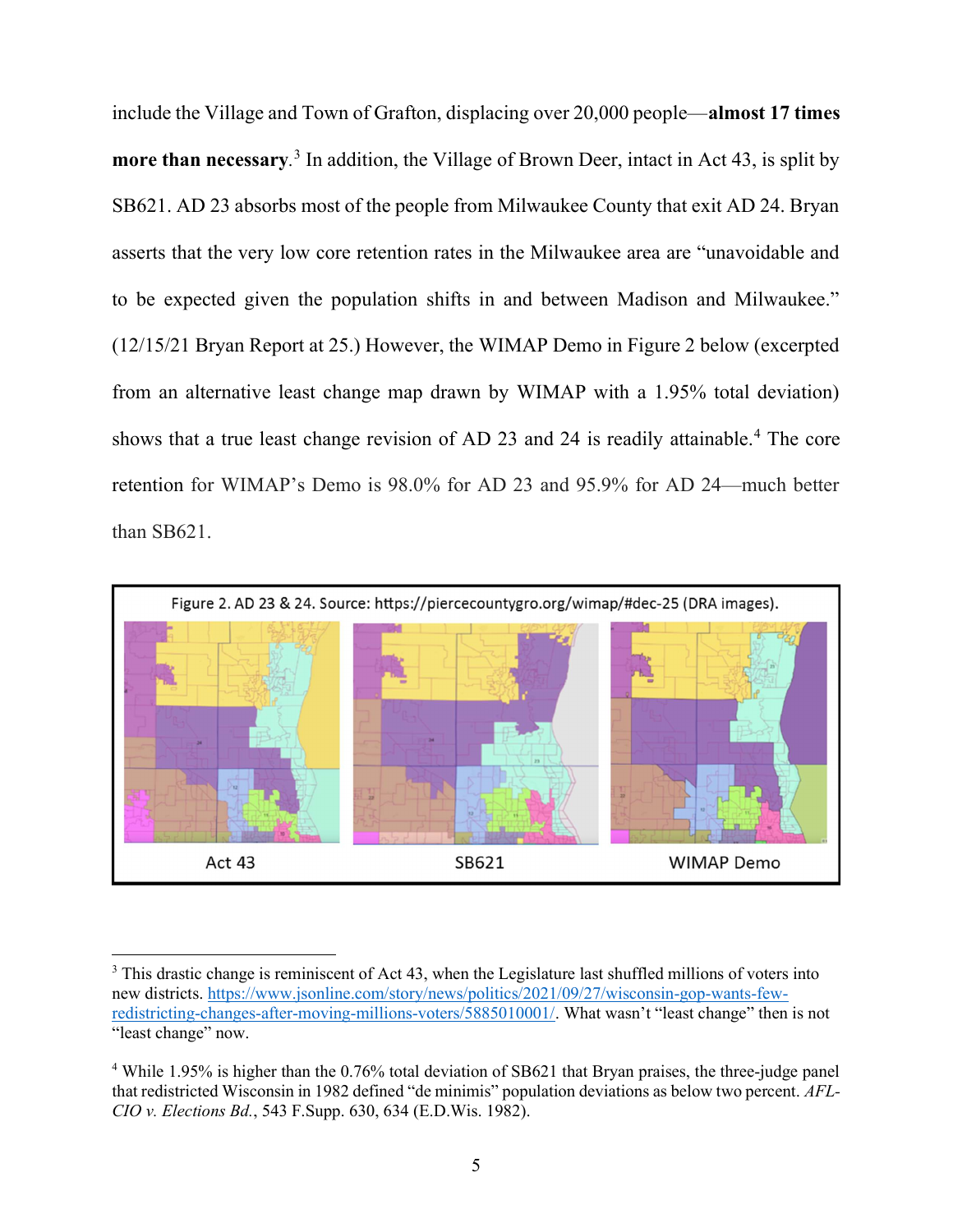Example 3. Arguably the most dramatic change to Act 43 in SB621 is within the 5th Senate District comprising AD 13, 14, and 15. SB621 transforms the three horizontally oriented districts into two squarish districts (AD 13 and 15) linked by a sinuous AD 14. In SB621, AD 13 is mainly Brookfield (split in Act 43), its surrounding township, and the Village of Elm Grove. AD 15 is the square city of New Berlin (split in Act 43) with a bit of West Allis and part of Waukesha Township. AD 14 zigs and zags its way through Wauwatosa and West Allis in Milwaukee County.

Figure 3 below shows the Legislature's changes. Bryan summarizes the following percentages of Act 43 populations retained in the new districts: 47.7% (13), 40.0% (14), and 62.4% (15). (12/15/21 Bryan Report at 56-57.) Of the 99 districts, these three rank first, third, and ninth in poorest core retention.

The Court should also consider the decline in Milwaukee County's population that requires an infusion of approximately 40,000 people into Senate Districts 3, 4, and 6. That additional population primarily comes from a surplus in Dane County shifted district-bydistrict in an eastern path. SD 5, sandwiched between Dane and Milwaukee Counties, will naturally be affected. Bryan's analysis shows that Act 43's SD 5 contributes 4.4% of its population to SB621's SD 3 and 9.2% to SD 6. (12/15/21 Bryan Report at 52.) That leaves 86.4% of the population within SB621's SD 5. Distributed somewhat uniformly with least change in mind, one could expect core retention percentages in the 80s for the three Assembly districts nested in SD 5, but instead the result is retention percentages that average 50.0%—remarkably low and easily avoidable. In addition, although SB621 puts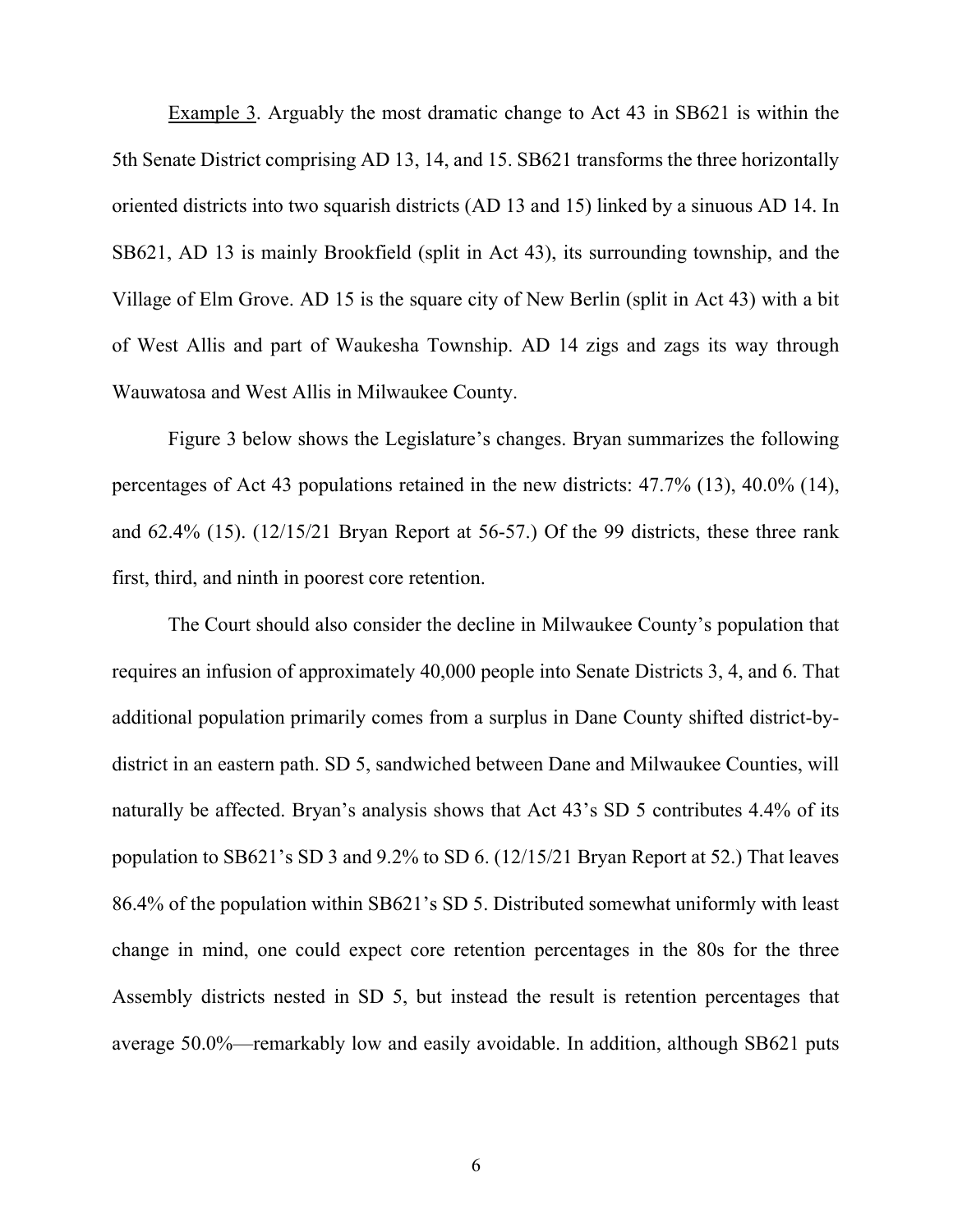all of Brookfield into one Assembly district, it does further damage to Wauwatosa, which is now fractured into four Assembly districts instead of three.



The Legislature's changes to Act 43 are unnecessary and decrease core retention. SB621 unites many cities, towns, and villages that are split in Act 43, but also splits some communities that are intact in Act 43, such as River Falls, Whitewater, and Brown Deer. SB621 also reduces the number of Black Voting Age Population majority districts from six in Act 43 to five. These changes to individual districts are not reflected in the average core retention of the map but must be considered by the Court.

In the foregoing examples, the phrase "least change" reflects what is sometimes called "core population continuity." But there is obviously more than one way to draw a "least change" map. One WIMAP member (amicus Dan Russler) has used core geographic continuity to create least-change maps that improve on SB621 in traditional redistricting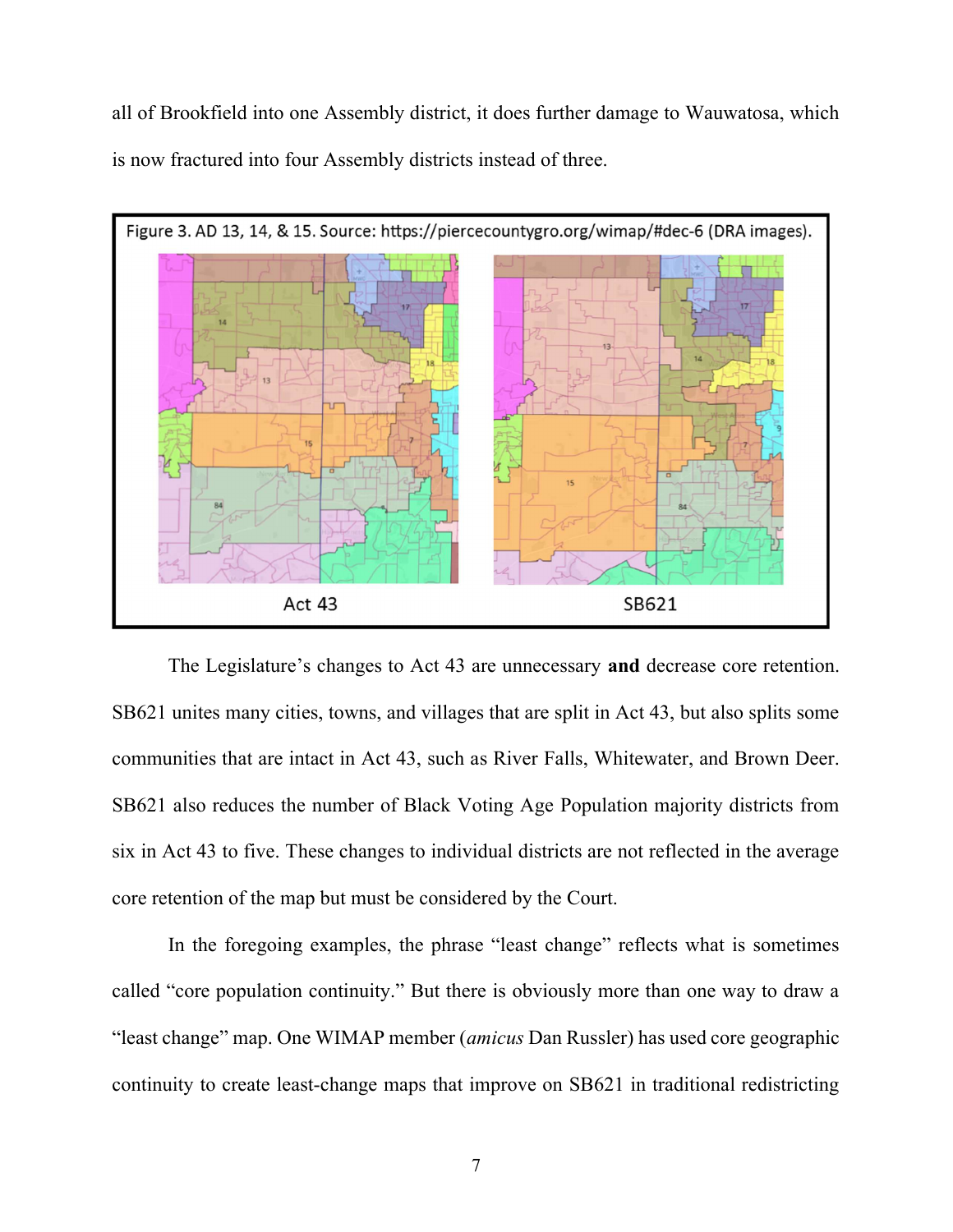criteria like compactness, preservation of political boundaries, and communities of interest. See https://www.healthinbulk.com/geographic-continuity. Citizen Mathematicians also approach "least changes" differently, which warrants attention. (12/30/21 Deford Report.)

# II. THE COURT SHOULD NOT PROTECT INCUMBENTS IN THE REDISTRICTING PROCESS.

Several parties in this case ask the Court to avoid pairing incumbents, claiming continuity of representation as a guiding principle. (See, e.g., Legislature Br. at 29.) Yet few actions are more political than protecting an incumbent, and this Court expressly said it would not delve into political questions (11/30/21 Order at 21), would not consider the partisan makeup of districts (id.), and would "fulfill [its] role as apolitical and neutral arbiters of the law" (id. at 43). The Legislature's expert Brian Gaines admits that incumbents "have no inherent right to familiar and friendly electorates." (12/30/21 Gaines Report at 7.) There is no way the Court can protect incumbents while avoiding questions of partisanship.

The Court also said that the pursuit of least change is subject to redistricting criteria in Wisconsin's Constitution, but it appears that the Legislature has prioritized incumbent protection over the compactness required by Article IV, Section 4 of the Constitution. Both the Legislature (12/30/21 Br. at 12-14) and Bryan (12/30/21 Report, App. 3) cite data and provide analysis of incumbent pairings but minimize compactness and ignore the fact that SB621 has the lowest Polsby-Popper score and the second lowest Reock score. (See fn. 6, infra.) This Court should ignore calls to protect incumbents, no matter who makes them, and focus instead on established legal principles governing redistricting if it is to remain true to the principles it has espoused.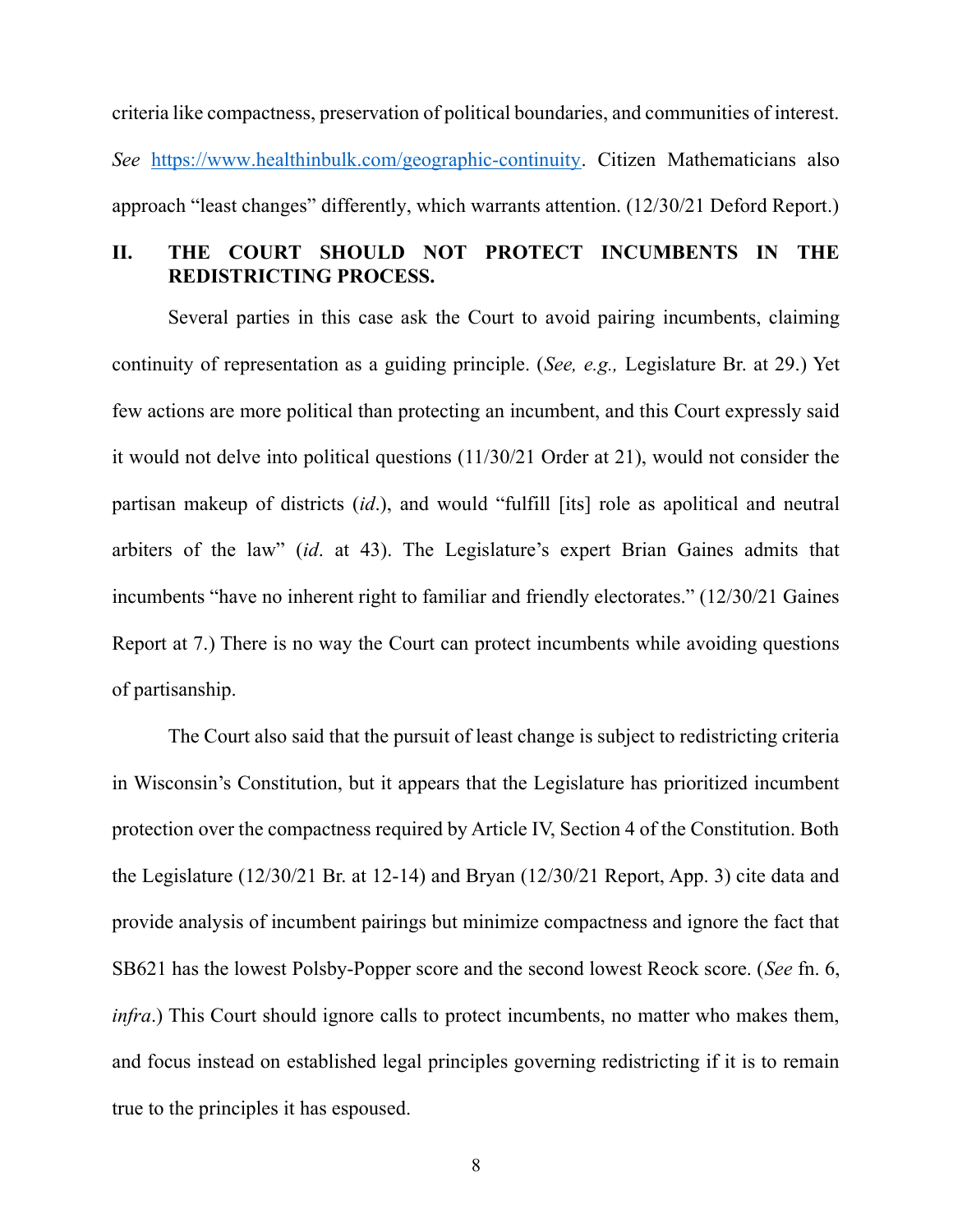# III. THE COURT SHOULD REJECT THE USE OF SCORECARD METRICS TO IDENTIFY THE "BEST MAP."

This Court highlighted the difficulties in taking original jurisdiction of a redistricting case:

We have no established protocol for the adjudication of redistricting litigation in accordance with contemporary legal standards. A procedure would have to be devised and implemented, encompassing, at a minimum, deadlines for the development and submission of proposed plans, some form of fact finding (if not a full—scale trial), legal briefing, public hearing, and decision. We are obviously not a trial court; our current original jurisdiction procedures would have to be substantially modified in order to accommodate the requirements of this case.

(5/14/21 Op. and Order at 2; citing Jensen v. Wis. Elections Bd., 2002 WI 13, 240 Wis.2d 706, 639 N.W.2d 537, ¶ 20.) The Court nevertheless took original jurisdiction of this case in September. (9/22/21 Op. and Order at 1-3.) Concerned Voters agree that the task at hand is challenging for this Court, which is not institutionally suited for the task. It cannot and should not be accomplished in the manner Petitioners now propose.

Instead of submitting a map, Petitioners offer the Court Dr. James Gimpel's "simple scorecard," saying: "These scorecards will allow the Court to easily and rapidly compare maps and to measure how they comport with the parameters this Court announced it will apply in considering potential remedies." (12/15/21 Br. at 1.) For several reasons, use of a scorecard—that is, choosing a few metrics for various criteria, something that is done in all parties' briefs—cannot make highly complex redistricting analysis either easy or rapid.

First, no matter how extensive scorecards are, they never tell the whole story of a map. A single entry giving the number of majority-minority districts cannot capture the complexity of conforming to the Voting Rights Act ("VRA"), 52 U.S.C. § 10101 et seq. In fact, faced with this complexity, Gimpel simply dropped the VRA from his scorecard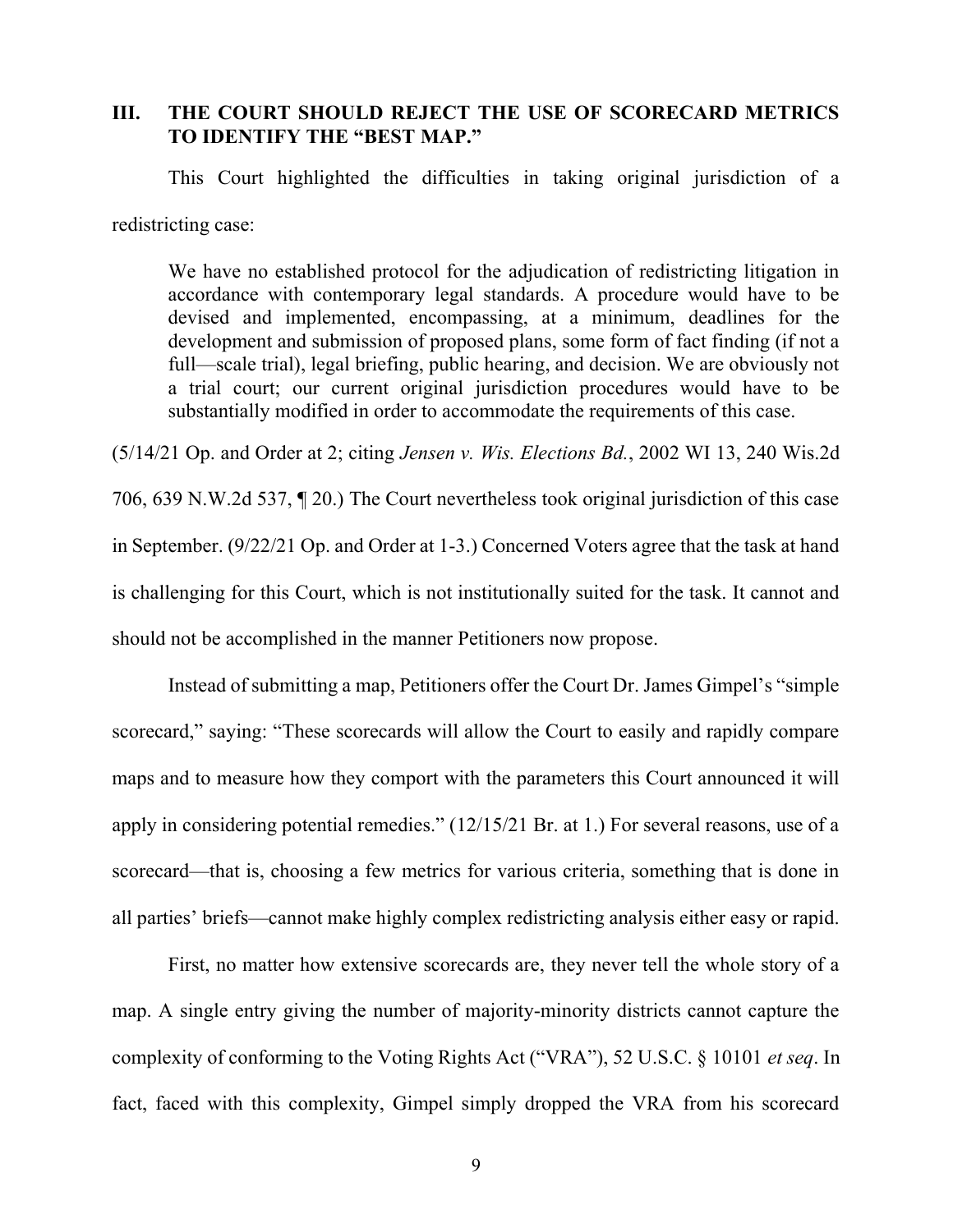altogether. Petitioners' original scorecard included the number of Black majority-minority districts; their December 30 scorecard does not. Rather, Petitioners state they "have no current position on it" because they failed to "engage an expert specifically to review that issue." (12/30/21 Br. at 7.) Petitioners use this sleight of hand to eliminate a federal statutory requirement from consideration in their identification of the "best map."

Second, scorecards are helpful only if they are accurate. Using the software tool he apparently created, Gimpel reported that 928,306 people were moved by SB621 (12/15/21 Gimpel Report at 7-8), but he later represented the number as 936,312 (12/30/21 Gimpel Report at 5-9). There is no way to tell whether either of these assertions is accurate.

Finally, the choice of metrics to include in the scorecard is critical. Gimpel's first scorecard includes the two most widely used compactness measures: Polsby-Popper and Reock. But his second scorecard inexplicably dropped Reock in favor of a "Schwartzberg" score, which he defined incorrectly.<sup>5</sup> The Schwartzberg score is merely the square root of Polsby-Popper. Gimpel's second scorecard swaps out a widely used measure for an obscure and duplicative one, that hides SB621's unfavorable Reock score.<sup>6</sup>

Gimpel's scorecards are too simple, incomplete, inconsistent, and opaque. Critical questions of alternative definitions of least change are ignored. Moreover, a scorecard is

<sup>6</sup> There are discrepancies in the Reock scores for SB621's Assembly map, which makes Concerned Voters question the data presented by the Legislature. Gimpel reports it as .363, consistent with Bewley's LRB memo (at 4), but Bryan reports it as .39 (12/15/21 Bryan Report at 33), giving the false impression that it is an improvement over LRB's .378 average Reock score for Act 43. https://legis.wisconsin.gov/democrats/media/2209/lrb-s0263-2-ab624-sb621-and-2011-act-43 analysis\_bewley.pdf

<sup>&</sup>lt;sup>5</sup> Dr. Linda Green from the University of North Carolina explains how Schwartzberg is computed in https://www.youtube.com/watch?v=6Z\_fuedTt4U.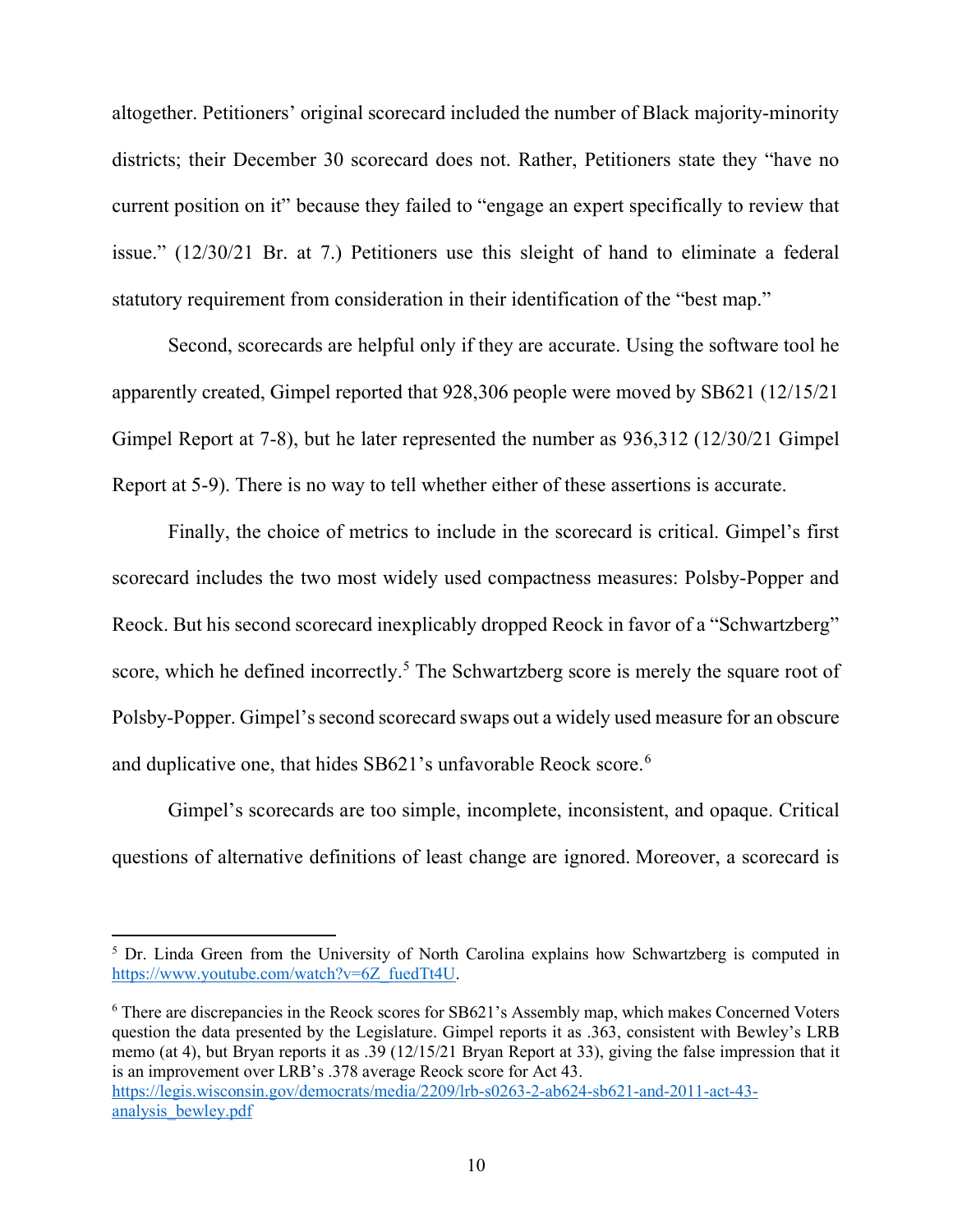nothing more than a listing of metrics for the criteria that will be used to assess alternative maps. The important and difficult task is to decide which criteria to apply and the relative weights or importance to assign them. Given that there are unavoidable tradeoffs among the criteria (one cannot be improved without harming another), determining the best map depends on how the criteria are prioritized by the Court. Listing the metrics in a scorecard does not relieve the Court of making the difficult tradeoffs among criteria because each choice constrains what is attainable on other desirable criteria. These choices must be guided by law. In addition, metrics prioritization should be decided before maps are evaluated, not in hindsight to avoid reverse-engineering a predetermined outcome, as Gimpel appears to have done.

#### **CONCLUSION**

In its November 30, 2021 Order, the Court cautioned the parties to use a least change approach, ignore partisan makeup of districts, and heed the law to resolve a dispute between two branches of government. Petitioners and the Legislature have failed in that task. When it suits their purpose, they violate the Court's "least change" approach, take the Court into the political arena, and encourage it to use a "scorecard" in a manner that obfuscates the most important necessary decisions. The Court's order equates "least change" with the "minimum" change necessary (11/30/21 Op. and Order, ¶ 73.) But as MathSci quips, the parties "elevated 'least change' from a principle of judicial modesty to an overarching legal requirement, prioritizing it over the express dictates of federal and state law." (12/30/21 Br. at 3.)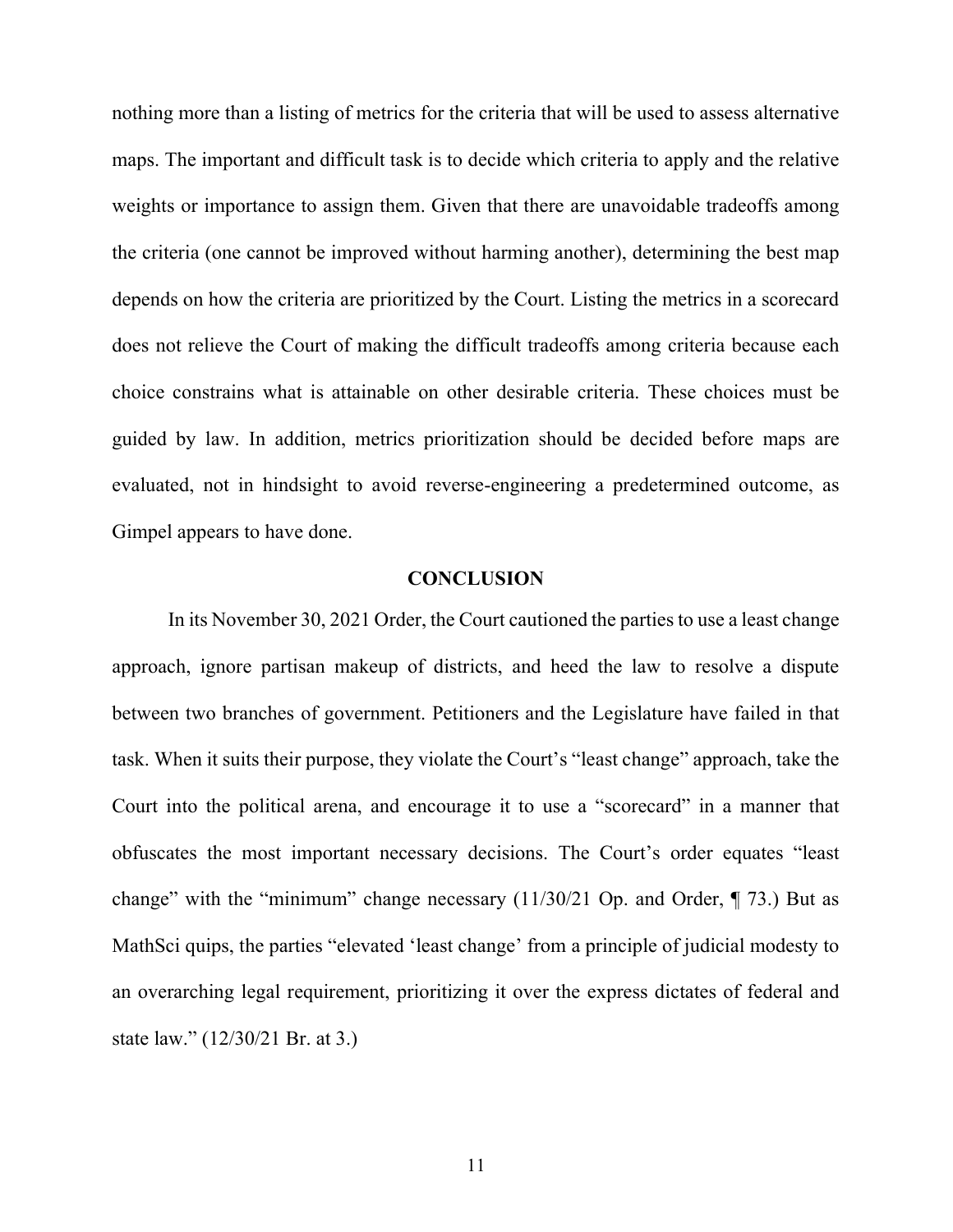For the reasons set forth herein, Concerned Voters ask this Court to reject SB621 along with Petitioners' application of their scorecard; and, recognizing the specialized expertise required for this inherently complicated task, invite the federal court to take jurisdiction over this dispute for appropriate fact-finding and decision-making. If the Court retains jurisdiction, it should clearly articulate how it prioritizes the redistricting criteria in reaching its decision.

Dated this 4<sup>th</sup> day of January 2022.

/s/ Joseph S. Goode

 Joseph S. Goode, State Bar No. 1020886 Mark M. Leitner, State Bar No. 1009459 John W. Halpin, State Bar No. 1064336 LAFFEY, LEITNER & GOODE LLC 325 E. Chicago Street, Suite 200 Milwaukee, WI 53202 (414) 312-7003 Phone (414) 755-7089 Facsimile jgoode@llgmke.com mleitner@llgmke.com jhalpin@llgmke.com

 Attorneys for Karen Wilson, Anneliese Waggoner, Megan O'Halloran, Jacqueline Boynton, Lena Eng, Richard C. Burton, Deborah L. Koconis, Cheryl Maranto, Julie A. Koconis, Don Leake, David Fodroczi, Dan Russler, Mary E. Ascher, Leslie DeMuth, Joseph J. Horvath Jr., Mark Fuller, Janie Riebe, Myra Enloe, Susan K. Curran, Heather Biesik, Mike Hennick, Eleanor Anderson, Jane Durment, John A. Scott, Ann Stevning-Roe, Patricia Schmidt, Paul DeMain, Claudia Grams Pogreba, Janine Edwards, Tanya Murphy, Peter Parthum, Chrysa Ostenso, Kristin Lyerly, Amy Dummer, Lori Toso, and Vicki Aro-Schackmuth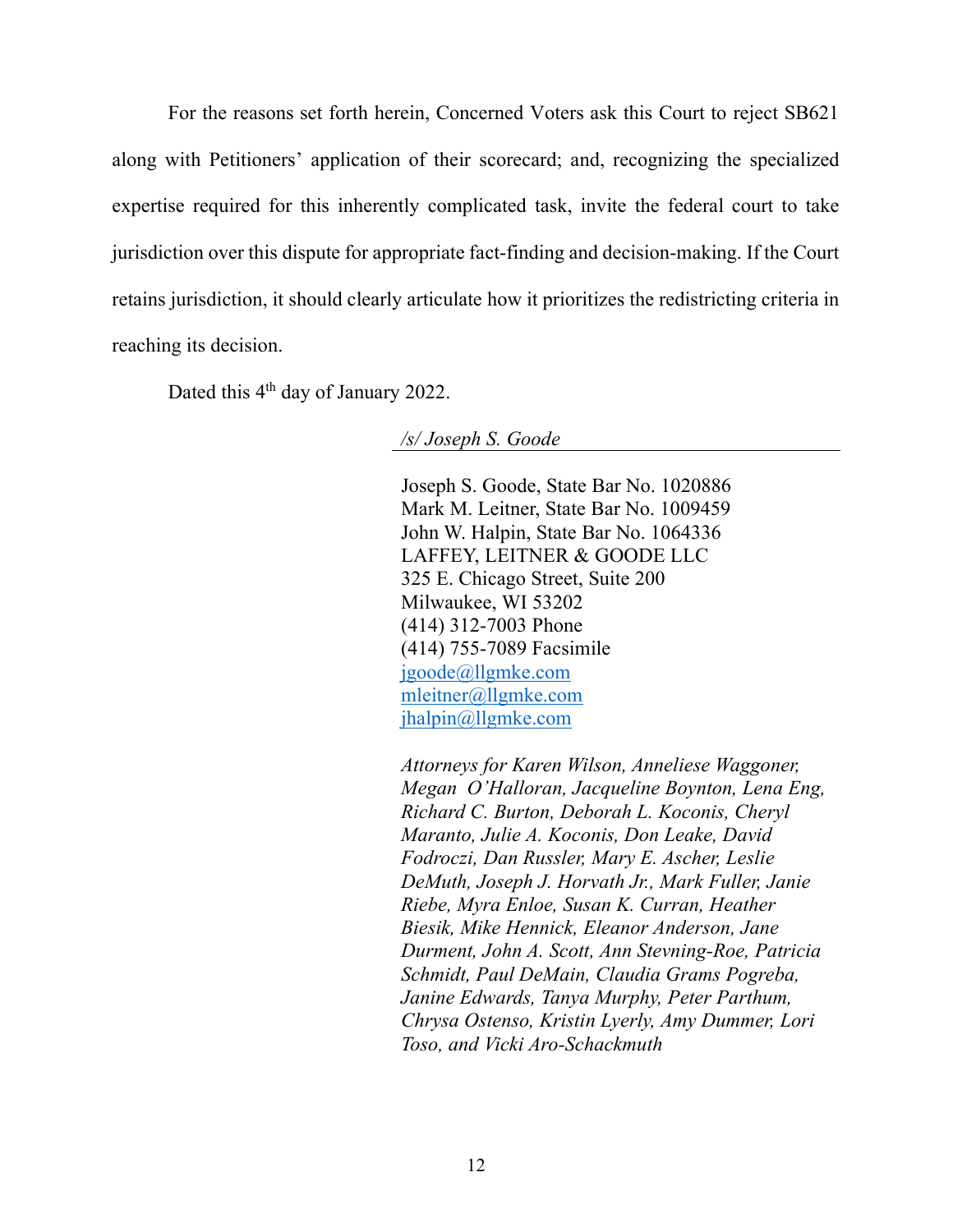# FORM AND LENGTH OF CERTIFICATION

I hereby certify that this brief conforms to the Court's November 17, 2021 order and the rules contained in Wis. Stat. §§ 809.19(8)(b) and (c) for a non-party brief with a proportional serif font. The length of this brief is 2,760 words.

Dated this 4th day of January 2022.

By: s/Joseph S. Goode Joseph S. Goode State Bar No. 1020886